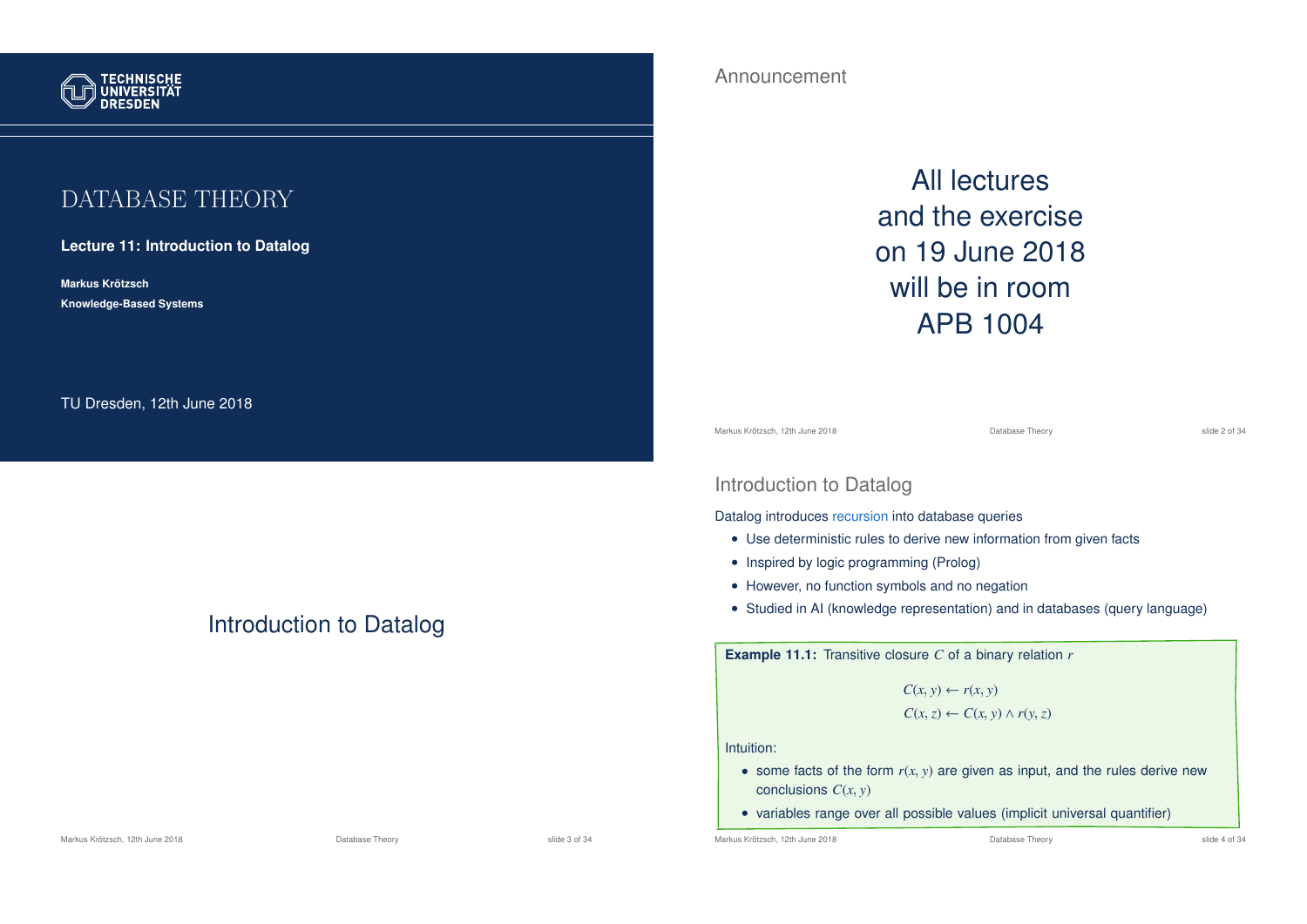# Syntax of Datalog

# Datalog: Example

**Recall:** A term is a constant or a variable. An atom is a formula of the form  $R(t_1, \ldots, t_n)$ with *R* a predicate symbol (or relation) of arity *n*, and  $t_1, \ldots, t_n$  terms.

**Definition 11.2:** A Datalog rule is an expression of the form:

 $H \leftarrow B_1 \wedge \ldots \wedge B_m$ 

where *H* and  $B_1, \ldots, B_m$  are atoms. *H* is called the head or conclusion;  $B_1 \wedge \ldots \wedge$  $B_m$  is called the body or premise. A rule with empty body  $(m = 0)$  is called a fact. A ground rule is one without variables (i.e., all terms are constants).

A set of Datalog rules is a Datalog program.

Markus Krötzsch, 12th June 2018 Database Theory slide 5 of 34

Datalog Semantics by Deduction

What does a Datalog program express? Usually we are interested in entailed ground atoms

What can be entailed? Informally:

- Restrict to set of constants that occur in program (finite)  $\rightsquigarrow$  universe  $\mathcal U$
- Variables can represent arbitrary constants from this set  $\rightarrow$  ground substitutions map variables to constants
- A rule can be applied if its body is satisfied for some ground substitution

**Example 11.3:** The rule Parent $(x, y) \leftarrow$  mother $(x, y)$  can be applied to mother(alice, carla) under substitution  $\{x \mapsto \text{alice}, y \mapsto \text{carla}\}.$ 

• If a rule is applicable under some ground substitution, then the according instance of the rule head is entailed.

father(alice, bob) mother(alice, carla) mother(evan, carla) father(carla, david) Parent $(x, y) \leftarrow$  father $(x, y)$  $Parent(x, y) \leftarrow mother(x, y)$ Ancestor( $x, y$ )  $\leftarrow$  Parent( $x, y$ ) Ancestor(*x*,*z*) ← Parent(*x*, *y*) ∧ Ancestor(*y*,*z*) SameGeneration(*x*, *x*) SameGeneration(*x*, *y*) ← Parent(*x*, *v*) ∧ Parent(*y*, *w*) ∧ SameGeneration(*v*, *w*)

Markus Krötzsch, 12th June 2018 **Database Theory** Database Theory **State Containers** Slide 6 of 34

# Datalog Semantics by Deduction (2)

An inductive definition of what can be derived:

**Definition 11.4:** Consider a Datalog program *P*. The set of ground atoms that can be derived from *P* is the smallest set of atoms *A* for which there is a rule  $H \leftarrow B_1 \wedge \ldots \wedge B_n$  and a ground substitution  $\theta$  such that

- $A = H\theta$ , and
- for each  $i \in \{1, \ldots, n\}$ ,  $B_i \theta$  can be derived from *P*.

#### **Notes:**

- $n = 0$  for ground facts, so they can always be derived (induction base)
- if variables in the head do not occur in the body, they can be any constant from the universe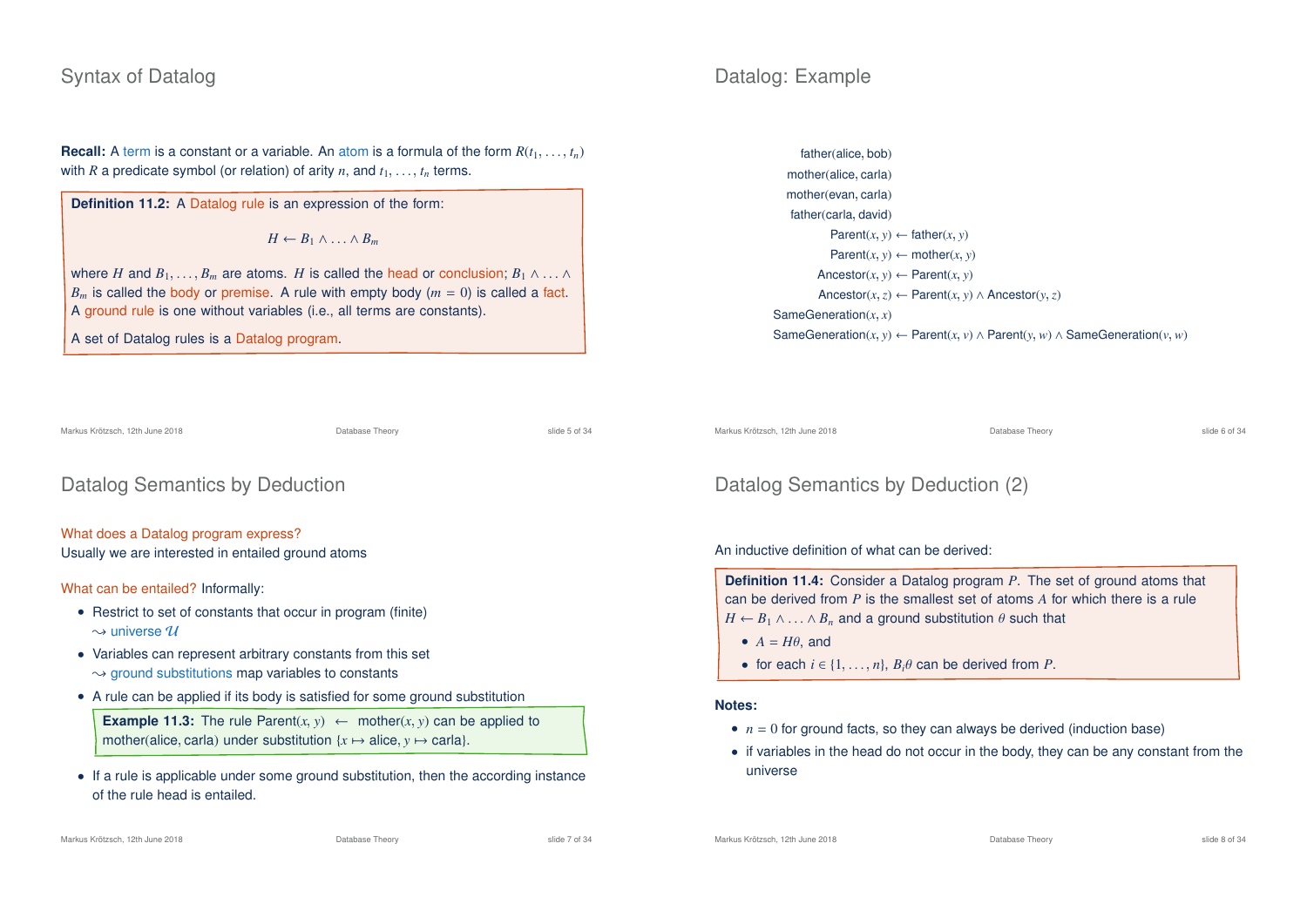# Datalog Deductions as Proof Trees

## We can think of deductions as tree structures:



# Datalog Semantics by Least Model

## We can also read Datalog rules as universally quantified implications



only if it can be derived from the Datalog program.

## Datalog Semantics by Least Fixed Point

Instead of using substitutions, we can also ground programs:

**Definition 11.5:** The grounding ground(*P*) of a Datalog program *P* is the set of all ground rules that can be obtained from rules in *P* by uniformly replacing variables with constants from the universe.

Derivations are described by the immediate consequence operator  $T_P$  that maps sets of ground facts *I* to sets of ground facts  $T_P(I)$ :

- $T_P(I) = \{H \mid H \leftarrow B_1 \land \ldots \land B_n \in \text{ground}(P) \text{ and } B_1, \ldots, B_n \in I\}$
- Least fixed point of  $T_P$ : smallest set *L* such that  $T_P(L) = L$
- Bottom-up computation:  $T_p^0 = \emptyset$  and  $T_p^{i+1} = T_p(T_p^i)$
- The least fixed point of  $T_P$  is  $T_P^{\infty} = \bigcup_{i \geq 0} T_P^i$  (exercise)

**Observation:** Ground atom *A* is derived from *P* if and only if  $A \in T_P^{\infty}$ 

Markus Krötzsch, 12th June 2018 **Database Theory** Database Theory slide 10 of 34

# Datalog Semantics: Overview

There are three equivalent ways of defining Datalog semantics:

- Proof-theoretic: What can be proven deductively?
- Operational: What can be computed bottom up?
- Model-theoretic: What is true in the least model?

In each case, we restrict to the universe of given constants.  $\rightarrow$  similar to active domain semantics in databases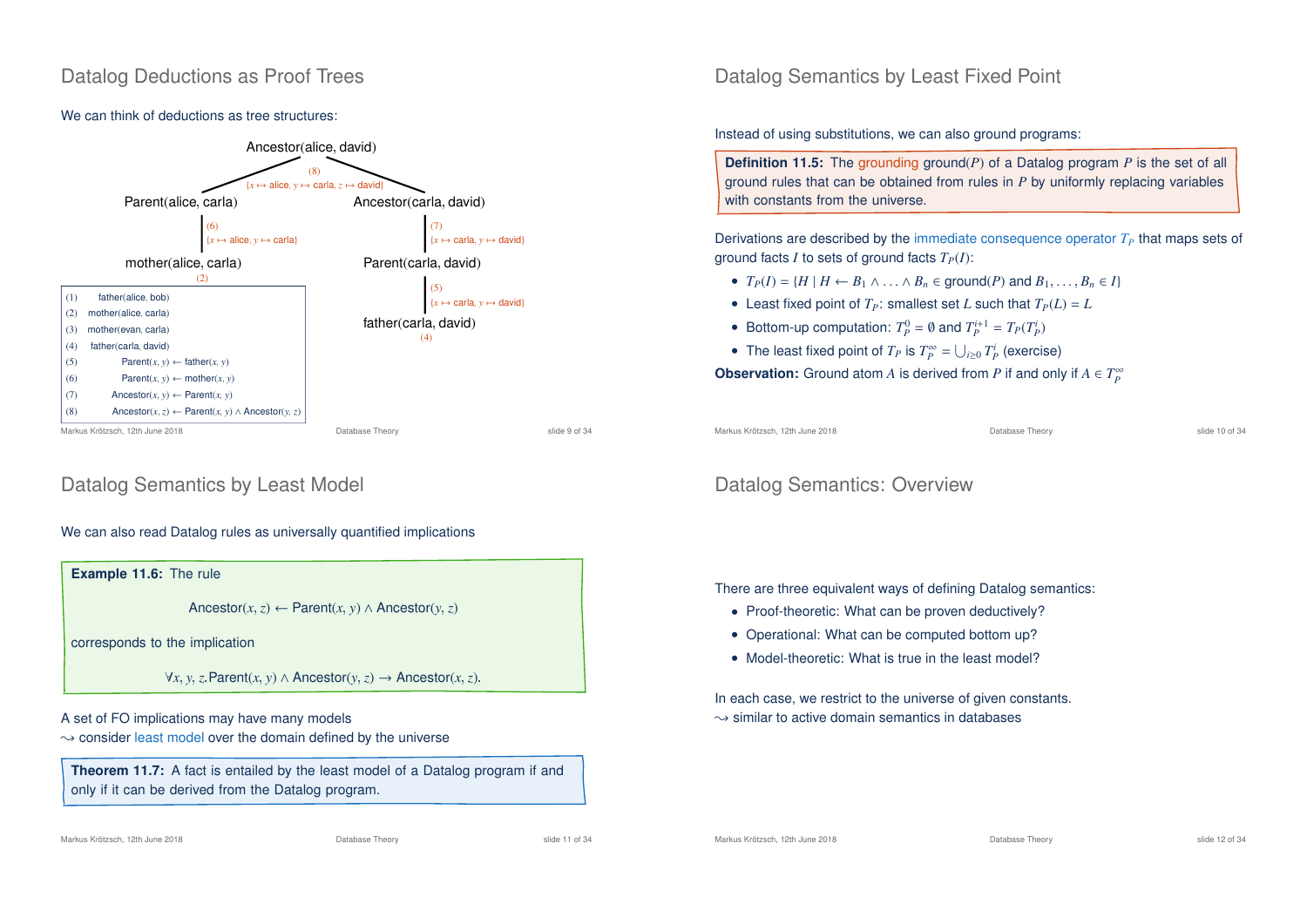# Datalog as a Query Language

How can we use Datalog to query databases?

- $\rightarrow$  View database as set of ground facts
- $\rightarrow$  Specify which predicate vields the query result

**Definition 11.8:** A Datalog query is a pair  $\langle R, P \rangle$ , where *P* is a Datalog program and *R* is the answer predicate. The result of the query is the set of *R*-facts entailed by *P*.

Datalog queries distinguish "given" relations from "derived" ones:

- predicates that occur in a head of *P* are intensional database (IDB) predicates
- predicates that only occur in bodies are extensional database (EDB) predicates

**Requirement:** database relations used as EDB predicates only

Markus Krötzsch, 12th June 2018 Database Theory slide 13 of 34

Datalog and UCQs

We can make the relationship of Datalog and UCQs more precise:

**Definition 11.9:** For a Datalog program *P*:

- An IDB predicate *R* depends on an IDB predicate *S* if *P* contains a rule with *R* in the head and *S* in the body.
- *P* is non-recursive if there is no cyclic dependency.

**Theorem 11.10:** UCQs have the same expressivity as non-recursive Datalog.

That is: a query mapping can be expressed by some UCQ if and only if it can be expressed by a non-recursive Datalog program.

However, Datalog can be exponentially more succinct (shorter), as illustrated in an exercise.

# Datalog as a Generalisation of CQs

A conjunctive query  $\exists y_1, \ldots, y_m.A_1 \wedge \ldots \wedge A_\ell$  with answer variables  $x_1, \ldots, x_n$  can be expressed as a Datalog query  $\langle Ans, P \rangle$  where *P* has the single rule:

 $Ans(x_1, \ldots, x_n) \leftarrow A_1 \wedge \ldots \wedge A_\ell$ 

Unions of CQs can also be expressed (how?)

**Intuition:** Datalog generalises UCQs by adding recursion.

Markus Krötzsch, 12th June 2018 Database Theory slide 14 of 34

## Proof

**Theorem 11.10:** UCQs have the same expressivity as non-recursive Datalog.

**Proof:** "Non-recursive Datalog can express UCQs": Just discussed.

"UCQs can express non-recursive Datalog": Obtained by resolution:

- Given rules  $\rho_1 : R(s_1, \ldots, s_n) \leftarrow C_1 \wedge \ldots \wedge C_\ell$  and  $\rho_2: H \leftarrow B_1 \wedge \ldots \wedge R(t_1, \ldots, t_n) \wedge \ldots \wedge B_m$ (w.l.o.g. having no variables in common with  $\rho_1$ )
- such that  $R(t_1, \ldots, t_n)$  and  $R(s_1, \ldots, s_n)$  unify with most general unifier  $\sigma$ ,
- the resolvent of  $\rho_1$  and  $\rho_2$  with respect to  $\sigma$  is  $H\sigma \leftarrow B_1\sigma \wedge \ldots \wedge C_1\sigma \wedge \ldots \wedge C_\ell\sigma \wedge \ldots \wedge B_m\sigma.$

Unfolding of *R* means to simultaneously resolve all occurrences of *R* in bodies of any rule, in all possible ways. After adding all these resolvents, we can delete all rules that contain *R* in body or head (assuming that *R* is not the answer predicate).

Now given a non-recursive Datalog program, unfold each non-answer predicate (in any order).  $\rightarrow$  program with only the answer predicate in heads (requires non-recursiveness). This is easy to express as UCQ (using equality to handle constants in heads).  $\Box$ Markus Krötzsch, 12th June 2018 **Database Theory** Database Theory slide 16 of 34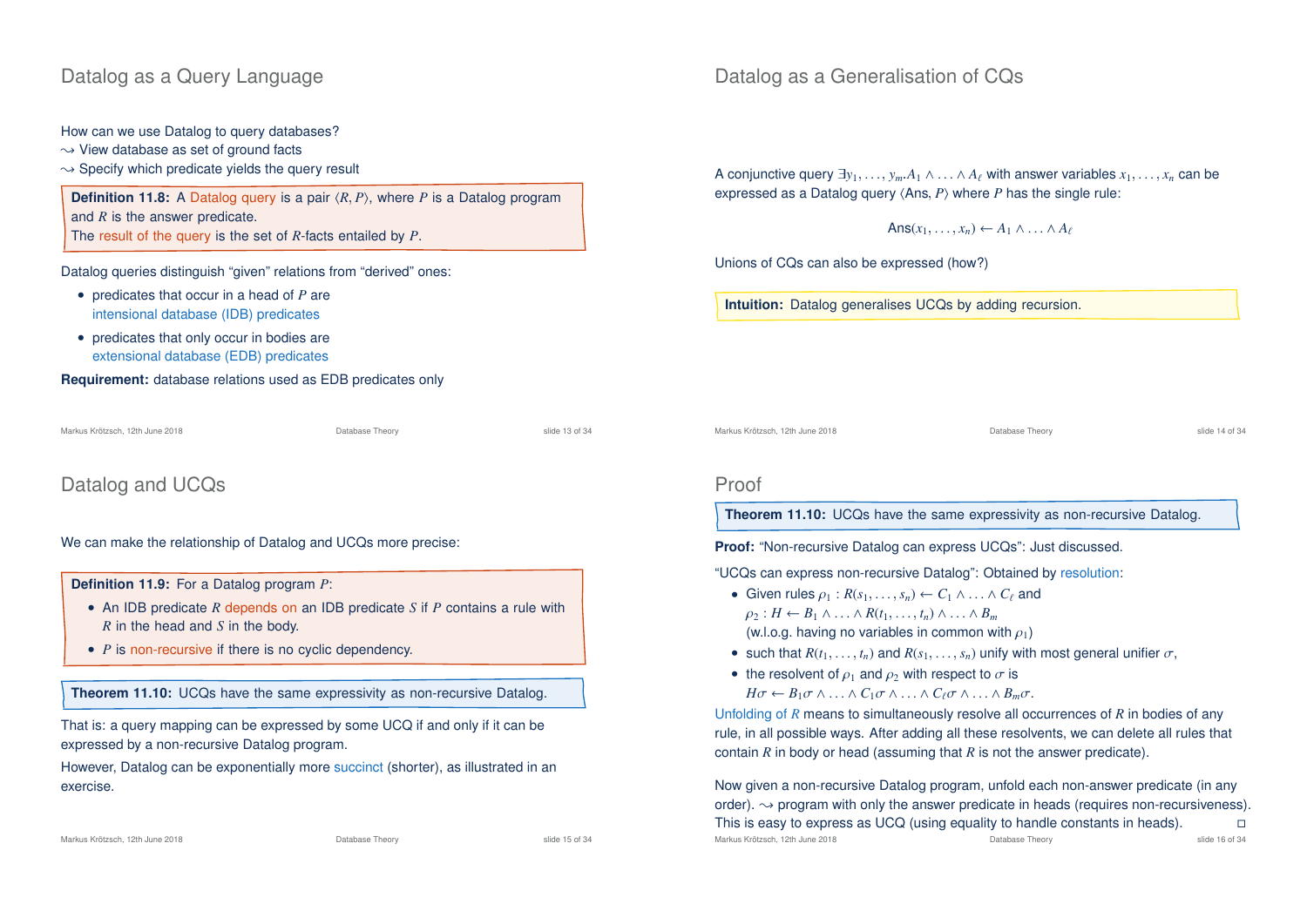## Datalog and Domain Independence

Domain independence was considered useful for FO queries  $\rightarrow$  results should not change if domain changes

Several solutions:

- Active domain semantics: restrict to elements mentioned in database or query
- Domain-independent queries: restrict to query where domain does not matter
- Safe-range queries: decidable special case of domain independence

Our definition of Datalog uses the active domain (=Herbrand universe) to ensure domain independence

| Markus Krötzsch. 12th June 2018 | Database Theory | slide 17 of 34 |
|---------------------------------|-----------------|----------------|
|                                 |                 |                |

**Complexity** 

## Safe Datalog Queries

Similar to safe-range FO queries, there are also simple syntactic conditions that ensure domain independence for Datalog:

**Definition 11.11:** A Datalog rule is safe if all variables in its head also occur in its body. A Datalog program/query is safe if all of its rules are.

Simple observations:

- safe Datalog queries are domain independent
- every Datalog query can be expressed as a safe Datalog query . . .
- . . . and un-safe queries are not much more succinct either (exercise)

Some texts require Datalog queries to be safe in general but in most contexts there is no real need for this

| Markus Krötzsch, 12th June 2018 | Database Theory | slide 18 of 34 |
|---------------------------------|-----------------|----------------|
|                                 |                 |                |

# Complexity of Datalog

How hard is answering Datalog queries?

#### Recall:

- Combined complexity: based on query and database
- Data complexity: based on database; query fixed
- Query complexity: based on query; database fixed

#### Plan:

- First show upper bounds (outline efficient algorithm)
- Then establish matching lower bounds (reduce hard problems)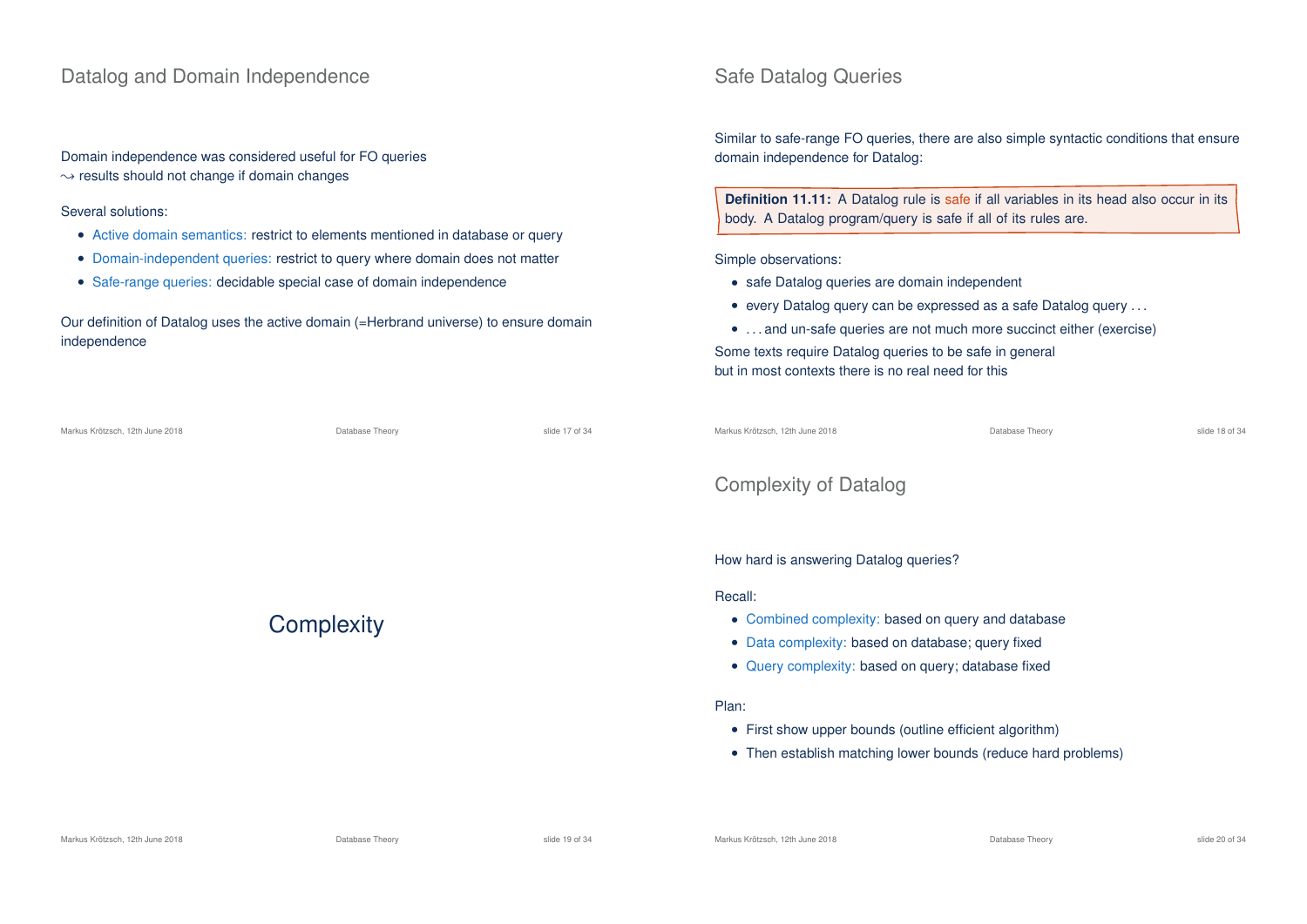# A Simpler Problem: Ground Progams

#### Let's start with Datalog without variables

 $\rightarrow$  sets of ground rules a.k.a. propositional Horn logic program

## Naive computation of *T*<sup>∞</sup>:

| 01              | $T_{\scriptscriptstyle D}^0 := \emptyset$                  |                                                                                      |
|-----------------|------------------------------------------------------------|--------------------------------------------------------------------------------------|
| 02 <sup>°</sup> | $i := 0$                                                   |                                                                                      |
| 03              | repeat:                                                    | How long does this take?                                                             |
| 04              | $T_p^{i+1} := \emptyset$                                   | • At most $ P $ facts can be derived<br>• Algorithm terminates with $i \leq  P  + 1$ |
| 05              | for $H \leftarrow B_1 \wedge \ldots \wedge B_\ell \in P$ : |                                                                                      |
| 06              | <b>if</b> ${B_1, \ldots, B_\ell} \subseteq T_p^i$ :        | • In each iteration, we check each<br>rule once (linear), and compare its            |
| 07              | $T_p^{i+1} := T_p^{i+1} \cup \{H\}$                        | body to $T_p^i$ (quadratic)                                                          |
| 08              | $i := i + 1$                                               | $\rightarrow$ polynomial runtime                                                     |
| 09              | until $T_P^{i-1} = T_P^i$                                  |                                                                                      |
| 10              | return $T_p^i$                                             |                                                                                      |
|                 |                                                            |                                                                                      |

Markus Krötzsch, 12th June 2018 Database Theory slide 21 of 34

# Datalog Complexity: Upper Bounds

## A straightforward approach:

## (1) Compute the grounding ground( $P$ ) of  $P$  w.r.t. the database  $I$

(2) Compute  $T^{\infty}_{\text{ground}(P)}$ 

## Complexity estimation:

- The number of constants *N* for grounding is linear in *P* and *I*
- A rule with *m* distinct variables has *N <sup>m</sup>* ground instances
- Step (1) creates at most  $|P| \cdot N^M$  ground rules, where M is the maximal number of variables in any rule in *P*
	- ground( $P$ ) is polynomial in the size of  $I$
	- ground(*P*) is exponential in *P*
- Step (2) can be executed in linear time in the size of ground(*P*)

Summing up: the algorithm runs in P data complexity and in ExpTime query and combined complexity

# Complexity of Propositional Horn Logic

## Much better algorithms exist:

**Theorem 11.12 (Dowling & Gallier, 1984):** For a propositional Horn logic program P, the set  $T_P^{\infty}$  can be computed in linear time.

Nevertheless, the problem is not trivial:

**Theorem 11.13:** For a propositional Horn logic program *P* and a proposition (or ground atom) A, deciding if  $A \in T_P^{\infty}$  is a P-complete problem.

#### **Remark:**

all P problems can be reduced to propositional Horn logic entailment yet not all problems in P (or even in NL) can be solved in linear time!

Markus Krötzsch, 12th June 2018 Database Theory slide 22 of 34

# Datalog Complexity

## These upper bounds are tight:

**Theorem 11.14:** Datalog query answering is:

- ExpTime-complete for combined complexity
- ExpTime-complete for query complexity
- P-complete for data complexity

It remains to show the lower bounds.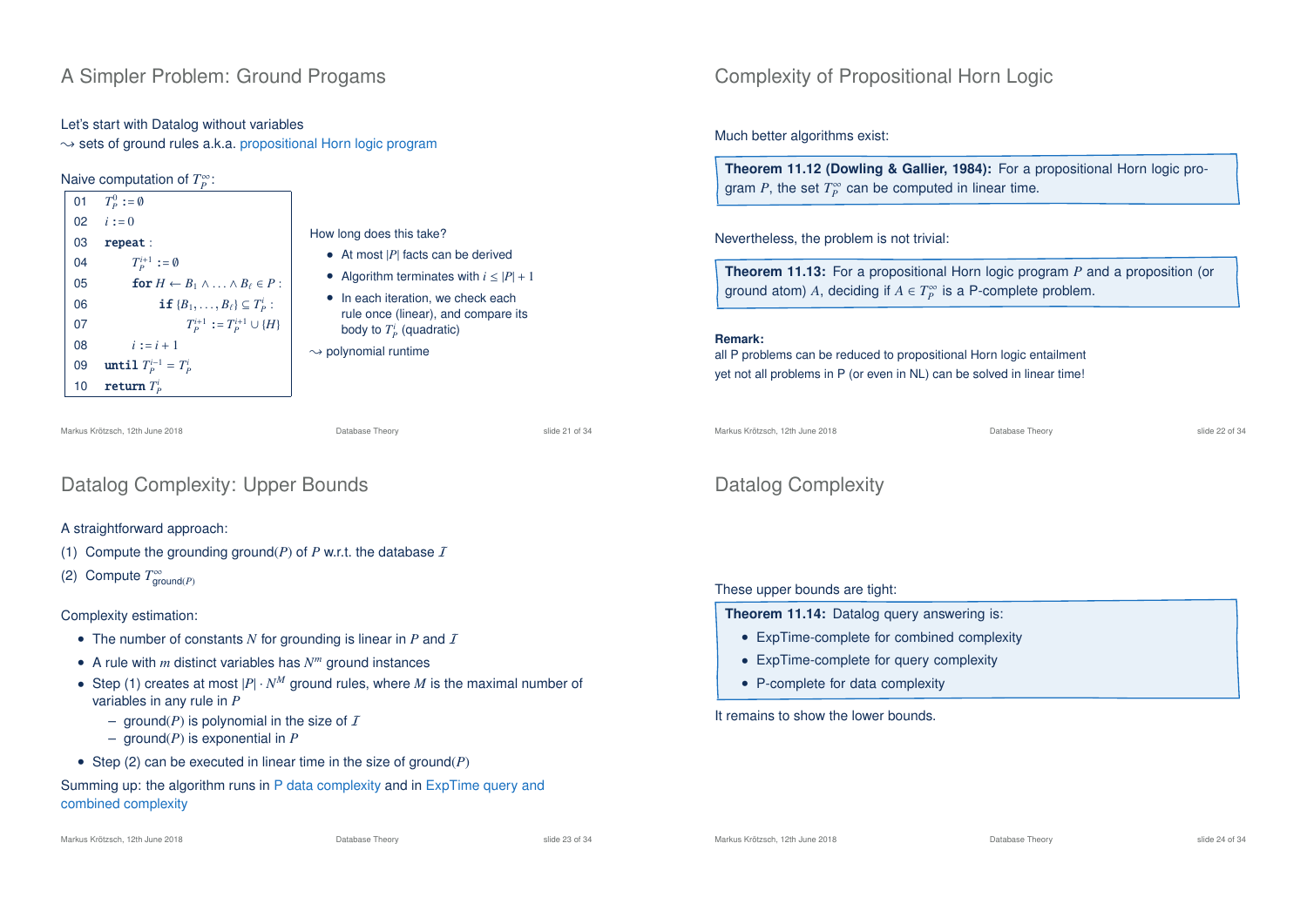# P-Hardness of Data Complexity

We need to reduce a P-hard problem to Datalog query answering  $\rightarrow$  propositional Horn logic programming

## **We restrict to a simple form of propositional Horn logic:**

- facts have the usual form  $H \leftarrow$
- all other rules have the form  $H \leftarrow B_1 \wedge B_2$

Deciding fact entailment is still P-hard (exercise)

## **We can store such programs in a database:**

- For each fact  $H \leftarrow$ , the database has a tuple  $\textsf{Fact}(H)$
- For each rule  $H \leftarrow B_1 \wedge B_2$ . the database has a tuple  $Rule(H, B_1, B_2)$

Markus Krötzsch, 12th June 2018 **Database Theory** Database Theory **Canadiates** Slide 25 of 34

# ExpTime-Hardness of Query Complexity

## **A direct proof:**

Encode the computation of a deterministic Turing machine for up to exponentially many steps

# Recall that ExpTime =  $\bigcup_{k\geq 1}$  Time(2<sup>*n*<sup>k</sup>)</sup>

- in our case,  $n = N$  is the number of database constants
- *k* is some constant
- $\rightsquigarrow$  we need to simulate up to  $2^{N^k}$  steps (and tape cells)

## Main ingredients of the encoding:

- state<sub>q</sub> $(X)$ : the TM is in state *q* after *X* steps
- head(*X*, *Y*): the TM head is at tape position *Y* after *X* steps
- symbol<sub> $\sigma$ </sub> $(X, Y)$ : the tape cell at position *Y* holds symbol  $\sigma$  after *X* steps
- $\rightsquigarrow$  How to encode  $2^{N^k}$  time points *X* and tape positions *Y*?

# P-Hardness of Data Complexity (2)

The following Datalog program acts as an interpreter for propositional Horn logic programs:

> $True(x) \leftarrow Fact(x)$ True(*x*) ← Rule(*x*, *y*,*z*) ∧ True(*y*) ∧ True(*z*)

#### **Easy observations:**

- True(*A*) is derived if and only if *A* is a consequence of the original propositional program
- The encoding of propositional programs as databases can be computed in logarithmic space
- The Datalog program is the same for all propositional programs
- $\rightarrow$  Datalog query answering is P-hard for data complexity

```
Markus Krötzsch, 12th June 2018 Database Theory slide 26 of 34
```
# Preparing for a Long Computation

We need to encode  $2^{N^k}$  time points and tape positions  $\rightsquigarrow$  use binary numbers with  $N^k$  digits

So *X* and *Y* in atoms like head(*X*, *Y*) are really lists of variables  $X = x_1, \ldots, x_{N^k}$  and  $Y = y_1, \ldots, y_{N^k}$ , and the arity of head is  $2 \cdot N^k$ .

TODO: define predicates that capture the order of  $N<sup>k</sup>$ -digit binary numbers

For each number  $i \in \{1, ..., N^k\}$ , we use predicates:

- succ<sup>*i*</sup>(*X*, *Y*):  $X + 1 = Y$ , where *X* and *Y* are *i*-digit numbers
- first<sup>*i*</sup>(*X*): *X* is the *i*-digit encoding of 0
- last<sup>*i*</sup>(*X*): *X* is the *i*-digit encoding of  $2^i 1$

Finally, we can define the actual order for  $i = N^k$ 

 $\bullet$  ≤<sup>*i*</sup> (*X*, *Y*): *X* ≤ *Y*, where *X* and *Y* are *i*-digit numbers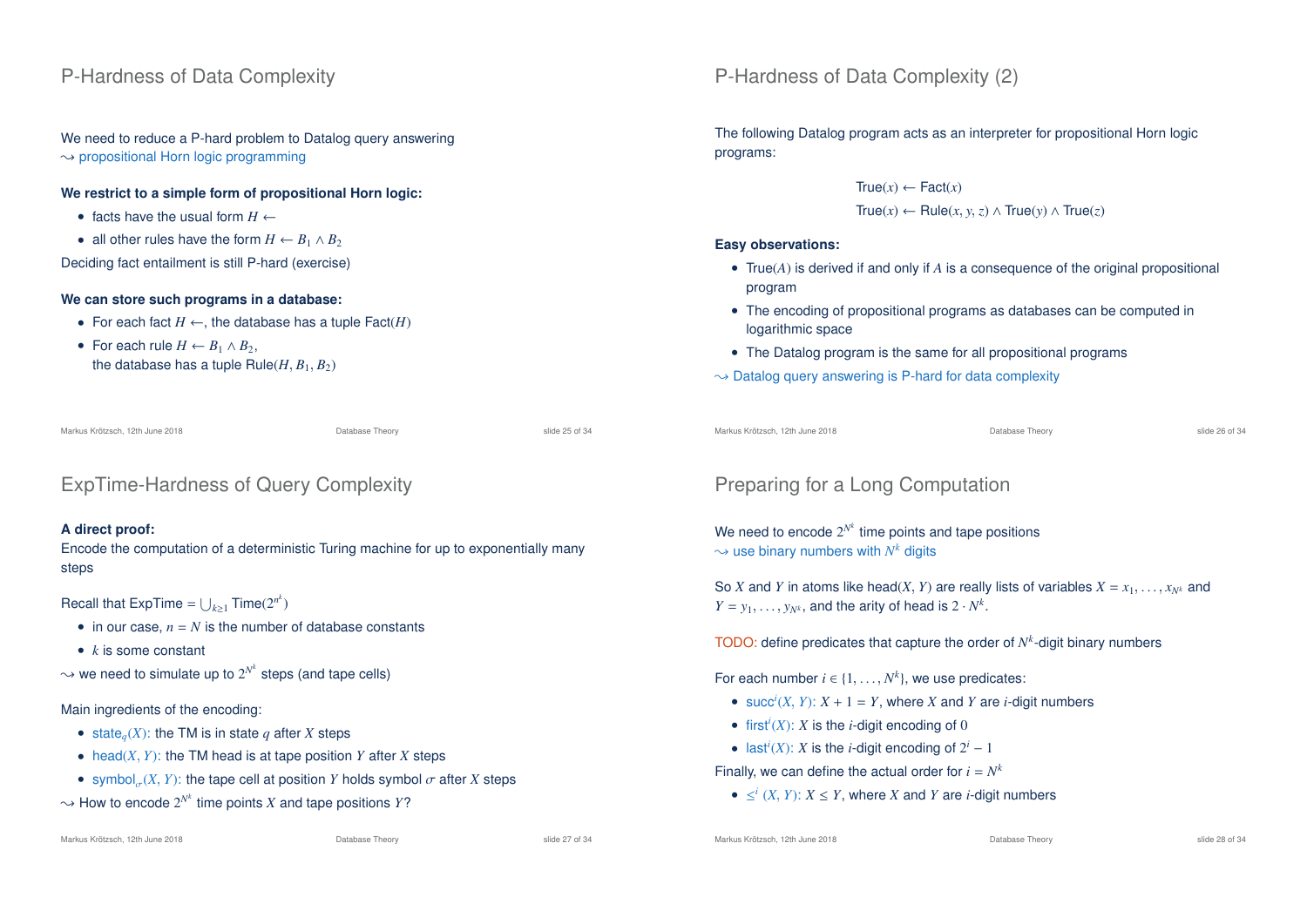# Defining a Long Chain

We can define  $succ^i(X, Y)$ , first<sup>*i*</sup>(*X*), and last<sup>*i*</sup>(*X*) as follows:

$$
\begin{array}{c}\n\text{succ}^{i+1}(0, 1) \quad \text{first}^{i}(0) \quad \text{last}^{i}(1) \\
\text{succ}^{i+1}(0, X, 0, Y) \leftarrow \text{succ}^{i}(X, Y) \\
\text{succ}^{i+1}(1, X, 1, Y) \leftarrow \text{succ}^{i}(X, Y) \\
\text{succ}^{i+1}(0, X, 1, Y) \leftarrow \text{last}^{i}(X) \land \text{first}^{i}(Y) \\
\text{first}^{i+1}(0, X) \leftarrow \text{first}^{i}(X) \\
\text{last}^{i+1}(1, X) \leftarrow \text{last}^{i}(X)\n\end{array}\n\right)\n\quad \text{first}^{i+1}(X)
$$

Now for  $M = N^k$  , we define  $\le^M (X, Y)$  as the reflexive, transitive closure of succ<sup>M</sup> $(X, Y)$ :

$$
\leq^M (X, X) \leftarrow
$$
  

$$
\leq^M (X, Z) \leftarrow \leq^M (X, Y) \land succ^M (Y, Z)
$$

Markus Krötzsch, 12th June 2018 Database Theory slide 29 of 34

# TM Transition and Acceptance Rules

For each transition  $\langle q, \sigma, q', \sigma', d \rangle \in \Delta$ , we add rules:

 ${\sf symbol}_{\sigma'}(X', Y) \leftarrow {\sf succ}^M(X, X') \land {\sf head}(X, Y) \land {\sf symbol}_{\sigma}(X, Y) \land {\sf state}_q(X)$  $\mathsf{state}_{q'}(X') \leftarrow \mathsf{succ}^M(X, X') \land \mathsf{head}(X, Y) \land \mathsf{symbol}_{\sigma}(X, Y) \land \mathsf{state}_q(X)$ 

Similar rules are used for inferring the new head position (depending on *d*)

Further rules ensure the preservation of unaltered tape cells:

$$
\begin{aligned} \text{symbol}_{\sigma}(X',Y) &\leftarrow \text{succ}^M(X,X') \wedge \text{symbol}_{\sigma}(X,Y) \wedge \\ \text{head}(X,Z) &\wedge \text{succ}^M(Z,Z') \wedge \leq^M(Z',Y) \\ \text{symbol}_{\sigma}(X',Y) &\leftarrow \text{succ}^M(X,X') \wedge \text{symbol}_{\sigma}(X,Y) \wedge \\ \text{head}(X,Z) &\wedge \text{succ}^M(Z',Z) \wedge \leq^M(Y,Z') \end{aligned}
$$

The TM accepts if it ever reaches the accepting state  $q_{\text{acc}}$ :

$$
\mathsf{accept}() \leftarrow \mathsf{state}_{q_{\mathsf{acc}}}(X)
$$

Markus Krötzsch, 12th June 2018 Database Theory slide 31 of 34

- For any input word *w*, we can reduce acceptance of *w* by  $M$  in Time( $2^{n^k}$ ) to entailment of accept() by a Datalog program  $P(w, M, k)$
- $P(w, M, k)$  is polynomial in *k* and the size of M and *w* (in fact, it can be constructed in logarithmic space)

# Initialising the Computation

We can now encode the initial configuration of the Turing Machine for an input word  $\sigma_1 \cdots \sigma_n \in (\Sigma \setminus {\{\_ \}\})^*.$ 

We write  $B_i$  for the binary encoding of a number *i* with  $M = N^k$  digits.

| state <sub>a0</sub> $(B_0)$                      | where $q_0$ is the TM's initial state |
|--------------------------------------------------|---------------------------------------|
| head $(B_0, B_0)$                                |                                       |
| symbol $_{\sigma_i}(B_0, B_i)$                   | for all $i \in \{1, \ldots, n\}$      |
| symbol $(B_0, Y) \leftarrow \leq^M (B_{n+1}, Y)$ | where $Y = y_1, \ldots, y_M$          |

Markus Krötzsch, 12th June 2018 Database Theory slide 30 of 34

# Hardness Results

**Lemma 11.15:** A deterministic TM accepts an input in Time(2*<sup>n</sup> k* ) if and only if the

## We obtain ExpTime-hardness of Datalog query answering:

- The decision problem of any language in ExpTime can be solved by a deterministic
- Datalog program defined above entails the fact accept().
	- TM in  $\mathsf{Time}(2^{n^k})$  for some constant  $k$
	- In particular, there are ExpTime-hard languages  $\mathcal L$  with suitable deterministic TM M and constant *k*